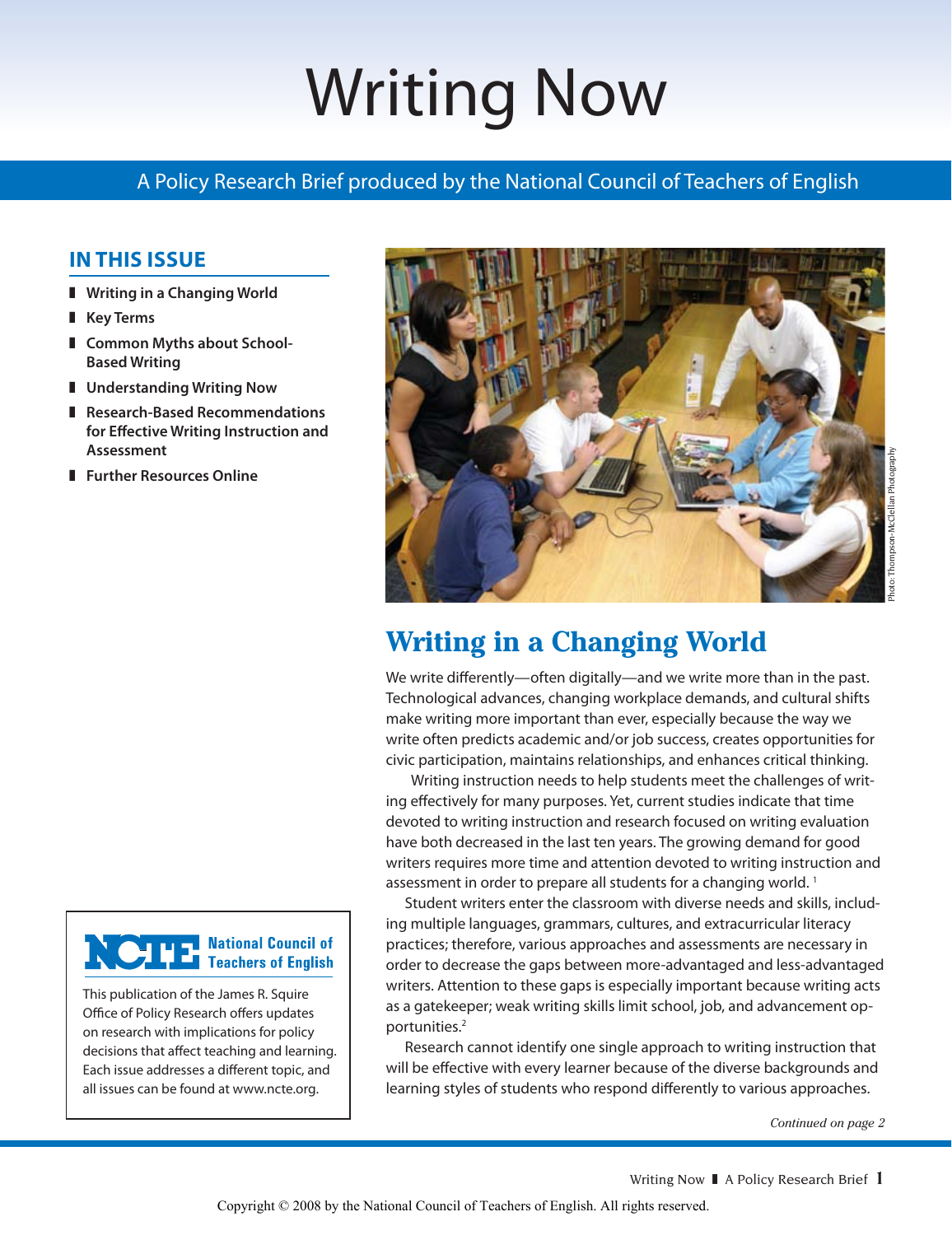Furthermore, today's students will face varied writing demands in the future. Still, current research on writing makes these things clear: Instructional practices, writing genres, and assessments should be *holistic, authentic,* and *varied*. This document describes research-based approaches to writing and writing instruction that aim to prepare fluent and flexible writers for writing tasks and genres we cannot yet predict.

# **Key Terms**

**Genre** often refers to the category to which a text "belongs"—such as "memo," "lab report," or "sonnet" because of its formal features. New conceptions of genre move beyond form to account for the ways that genre shapes social roles and identities as well as discourses. For example, a medical report uses specific terminology to position the writer as an authority dispensing knowledge and the audience as a patient passively receiving it.<sup>3</sup>

**Writing across the curriculum (WAC)** assumes that writing can both foster and demonstrate learning in a variety of subjects or disciplines. It emphasizes writing practices that are common, communicable, and portable as ways to encourage critical thinking and learning. Such practices include journals, in-class writing, and linked assignments. The goal is to use writing in multiple ways to prepare students for a variety of disciplinary contexts.4

**Writing in the disciplines (WID)** has much in common with WAC, but the emphasis is different. It focuses on the generic conventions, including content-specific vocabulary and what counts as evidence or as good organization in a given discipline. Students learn to write as members of specific discourse communities. 5

**Formative writing assessments** are diagnostic tools that can provide feedback to teachers and students over the course of an instructional unit or term. Some common methods of formative writing assessment include commenting on drafts, soliciting peer response, and holding writing conferences.

**Summative writing assessments** usually take place after some instruction has occurred, and involve assigning a value (i.e., a letter grade on a final essay or portfolio, or a standardized test score) that articulates a measure of student achievement in writing.<sup>6</sup>

**Prescriptive grammar** is based on the belief that there is (or should be) a hierarchy of language usage. In this view some dialects and registers of English are privileged over others, and the less privileged ones are described as "incorrect."7

**Functional grammar** considers the English language as it is actually used by speakers and writers in real-world contexts. Based on recent research in linguistics, instruction focused on functional grammar can enhance student understanding of the discourses of different disciplines because it shows how language evolves for different purposes in different contexts, and how variations are contextappropriate.<sup>8</sup>

**New-media writing refers** to writing associated with digital technologies such as computers, videos, podcasts, and the Internet. These technologies have the potential to make writing more fluid and facilitate the blending of visual and verbal texts. This means that new media offer new conceptual and material opportunities for writers.<sup>9</sup>

## **Common Myths about School-Based Writing**

## **Myth: Writing assignments should be designed primarily to measure mastery of content material and writing skills.**

**Reality:** Writing can help students understand, process, and think critically about course material. Writing assignments, then, are best designed to help students learn: by asking them first to use writing to learn about a given topic or subject, to evaluate their own understanding of that topic, and/or to develop expertise about it; then to use writing to critically analyze that understanding. In other words, teachers who create writing assignments that begin by engaging students in writing-to-learn activities set the stage for students to demonstrate in final, polished writing a fuller understanding of the topic at hand.<sup>10</sup>

## **Myth: Instructors across the disciplines agree on a definition for good academic writing.**

**Reality:** While instructors can agree upon general expectations for academic writing across disciplines, the level of agreement diminishes as instructors consider writing within specific disciplines.<sup>11</sup>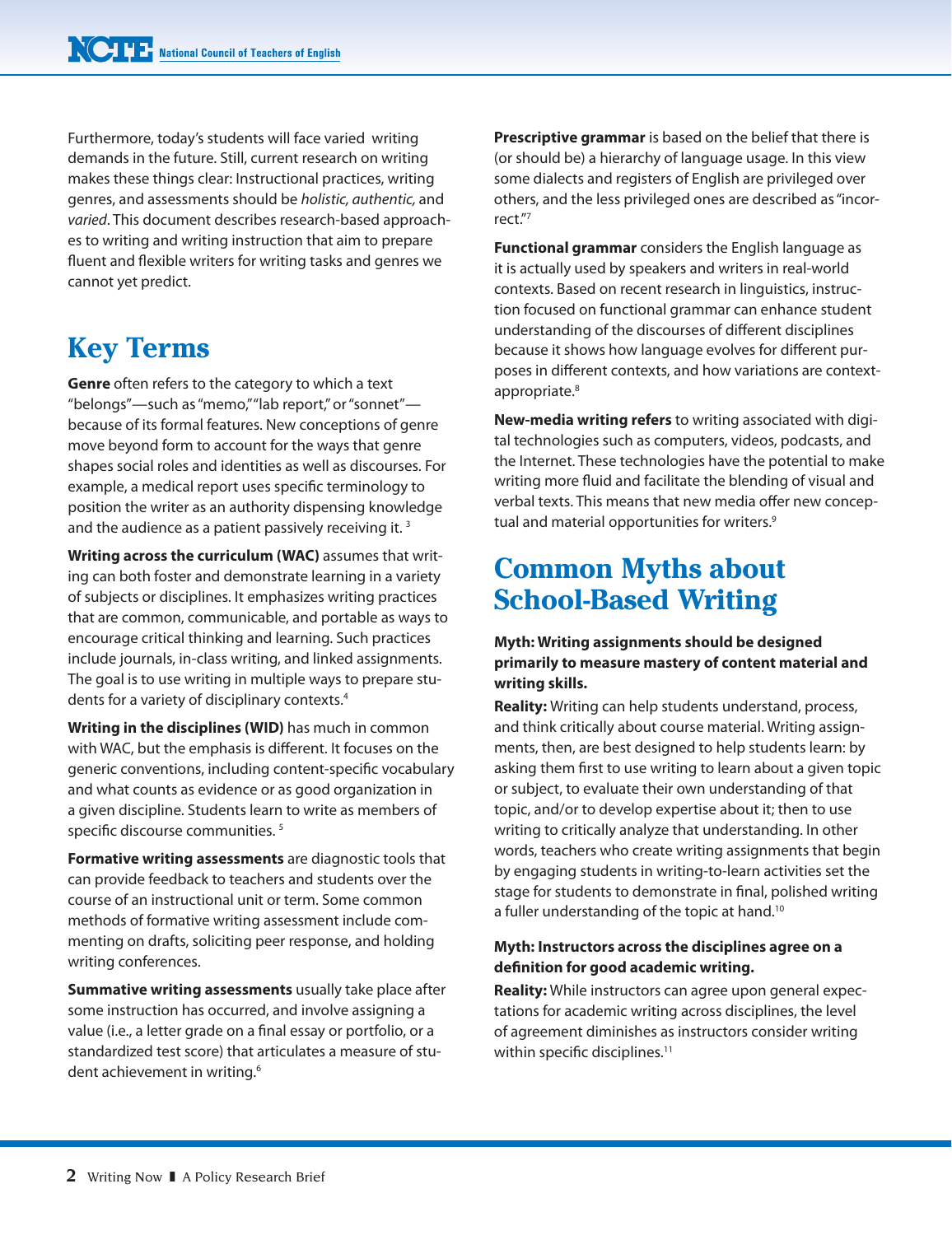

## **Myth: Grammar drills are the most effective way to improve student writing.**

**Reality:** Students need to understand how language works in order to become effective writers, and this is best accomplished by instruction that focuses on a contextbased functional approach that illustrates how parts of language work together to create meaning.<sup>12</sup>

#### **Myth: Genre refers only to formal features of writing.**

**Reality:** Genres are shaped by site-specific understandings shared by insiders. The differing purposes and audiences of genres privilege and exclude certain information and perspectives. Writing instruction, then, would benefit from deep study of genre considerations.<sup>13</sup>

## **Myth: One-time high stakes assessments of writing are the best way to determine students' preparation for college.**

**Reality:** College admissions tests, such as the ACT and SAT, have recently incorporated one-time, high-stakes timedwriting portions as either optional or mandatory. However, research shows that these high-stakes timed-writing samples are often ineffective or incomplete indicators of student ability and capability for college work. Misuse and misunderstanding of the results of standardized tests of writing is common, which may lead to inequalities in admission to colleges and graduate programs, especially for traditionally underrepresented groups. Consequently, most admissions programs weigh multiple factors to evaluate preparation for college.14

## **Myth: New-media writing simply transfers traditional writing practices into a digital environment.**

**Reality:** Research shows that digital technologies shape and are shaped by processes of writing. Furthermore, the infrastructure requirements of new-media writing have an influence on many aspects of composing because factors like bandwidth, screen size, and software constraints all shape what writers can and cannot do. Accordingly, new media writing requires modified processes of composing.15

# **Understanding Writing Now Overview: Dimensions of Writing Now**

Writing, especially at the present moment, is complex and difficult to define. It is used for multiple purposes and is addressed to many different audiences. Yet we do know some important things about writing: it is not created by a singular, linear process; it cannot be taught, like bike riding, as a single skill; it changes with shifting technologies—like today's new media; it can enable and enhance learning; it takes many forms; and it cannot be assessed effectively in a single sitting. All this means that writing can be seen as holistic, authentic, and varied. Approaching writing as *holistic* acknowledges the nature of writing development, treats writing as an ongoing process, and considers aspects of writing (such as grammar and punctuation) as parts of a whole. Approaching writing as *authentic* means seeing it in real-world terms, creating assignments that connect with students' lived experiences, providing adequate time for writing projects, and evaluating it with multiple measures that consider audience and purpose. Approaching writing as *varied* means fostering heterogeneous writing skills—such as collaborative and technology-based writing activities—in various genres and disciplines.

## **Writing is . . .** *Holistic***:**

Effective writing instruction and assessment incorporates many different facets of writing that have traditionally been taught in isolation, including grammar, syntax, spelling, mechanics, and even stages in the writing process. In contrast, teaching many of these facets, including grammar, in context can be very effective. Current research suggests that a holistic approach to instruction and assessment will give students the tools they need to develop as writers. A holistic approach sees writing as a multidirectional and

*Continued on page 4*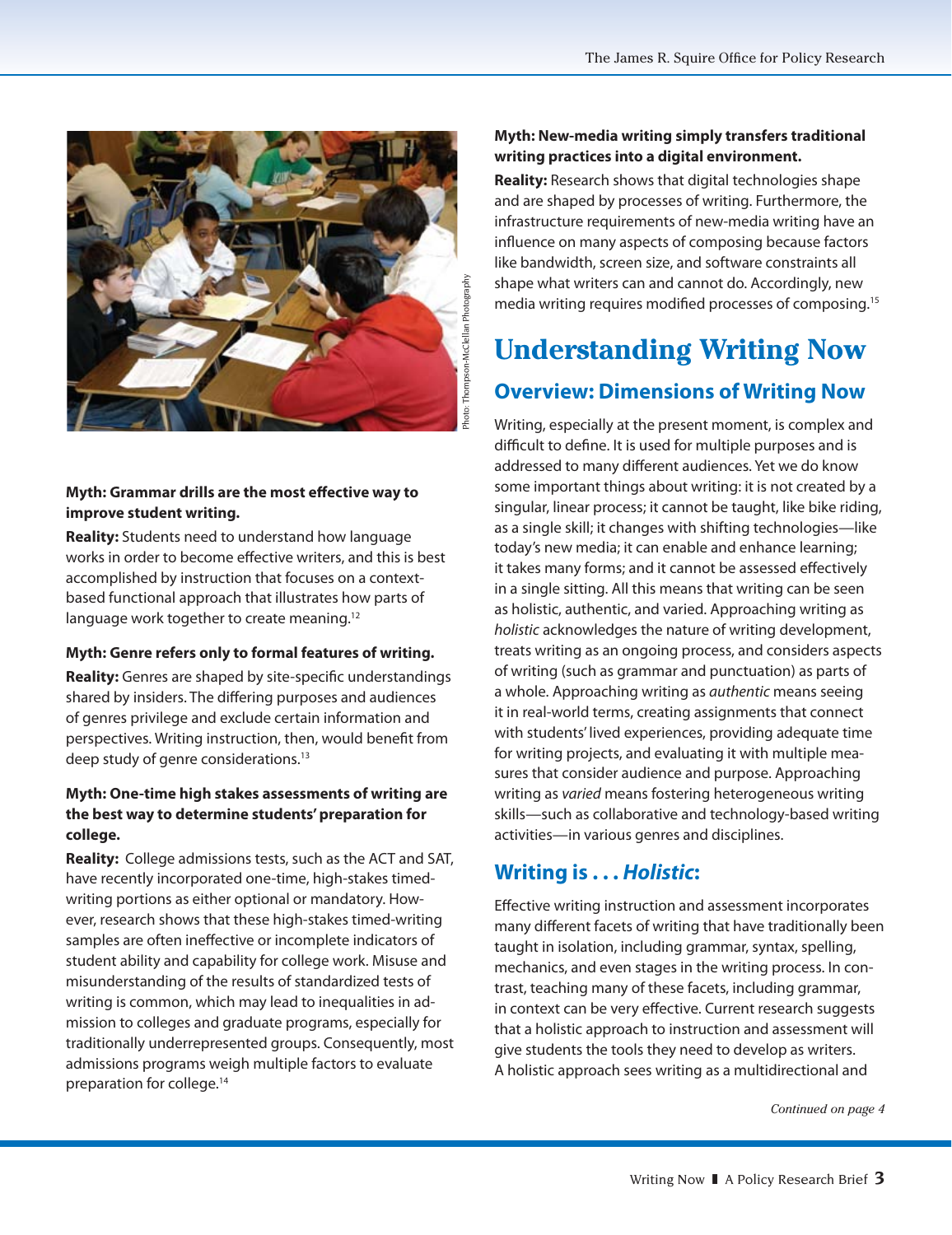multifaceted activity and attempts to teach and assess the many disparate aspects of writing in a connected fashion.

## *The holistic approach avoids separate or isolated grammar instruction.*

- $\blacksquare$  An exclusive focus on grammar instruction and grammar-related assessments can distract students and teachers from the entire range of features that constitute effective writing.<sup>16</sup>
- $\blacksquare$  Research shows that explicit teaching of grammar using a context-based functional approach, which focuses on how words, phrases, and sentences work together to make meaning can help basic writers and English language learners improve their writing. <sup>17</sup>
- $\blacksquare$  Employers who place high value on accuracy, clarity, and usage in workplace writing also value rhetorical features such as persuasive appeals to a real audience, and they often expect employees to participate in collaborative construction of written texts.<sup>18</sup>

## *The holistic approach regards the "process model" of writing as flexible.*

- **F** Writing does not proceed in linear fashion from prewriting to drafting to revising. The revision practices of students become more effective when instructors help them to see that revision occurs at every stage of the writing process. Students benefit from a metacognitive understanding of revision; rather than just learning steps in a process, they should constantly reflect upon their own writing performances.<sup>19</sup>
- **Nost teachers say they use a "process" approach to** writing instruction, and students demonstrate familiarity with process tasks. However, research shows that the implementation of process approaches is flexible and varies from one classroom to another.<sup>20</sup>
- $\blacksquare$  Students who create high quality writing plans, often involving reflection or awareness of their own thinking as well as personal goals for writing, produce stronger papers. Teachers can help students with this process by examining and responding to prewriting as well as drafts.<sup>21</sup>
- $\blacksquare$  When students are given explicit instructions in writing they can develop the ability to monitor and modify their own writing processes and this, in turn, improves the quality of their writing. Such instruction can include strategies like goal-setting and selfmonitoring, which lead students to write longer, more developed, and qualitatively stronger texts.<sup>22</sup>

## **Writing is . . .** *Authentic:*

The twenty-first century demands that literate people possess a wide range of writing skills and varying approaches to writing tasks. Writers need to understand and respond to many different rhetorical situations, addressing multiple audiences for a variety of purposes. Research shows how teachers can adjust their approaches to teaching and assessing writing in order to prepare students to meet realworld writing challenges.

## *Authentic writing takes place in a real-world context and addresses real-world needs.*

Writing can serve as both a means of access and as a barrier to opportunity. Those who write effectively have an advantage in applying to college, seeking employment, or earning promotions. They can also use writing to think through ideas and assimilate new information. However, writing can also act as a gatekeeper because those with weak writing skills face limitations on what they can achieve in schooling and the world of work. Effective writers know how to deal with a wide variety of genres. Within a single day, an individual's writing tasks might include genres such as academic papers, technical reports, memos, personal reflections, emails, visual and oral presentations, notes on reading, and research documents.23

- $\blacksquare$  The 21st century requires writers who can move easily between genres, think critically about new writing tasks, exercise audience awareness, and be able to identify and improve areas of weakness.<sup>24</sup>
- $\blacksquare$  Digital technologies influence the processes, circulation, and evaluation of writing, and students need to learn how to work effectively with them. <sup>25</sup>
- $\blacksquare$  Inquiry-based writing connects writing practices with real-world experiences and tasks; it also increases student engagement. Research shows that authentic writing involving analysis and interpretation is related to increased writing achievement.<sup>26</sup>

## *Authentic writing instruction affirms the importance of collaboration.*

Although writing is often portrayed as an isolated activity, it has many social dimensions, and effective teachers provide students opportunities to experience writing in interactive terms by encouraging students to work together at every stage of the writing process.

 $\blacksquare$  Struggling writers benefit from a combination of self-evaluation and peer evaluation; this helps them to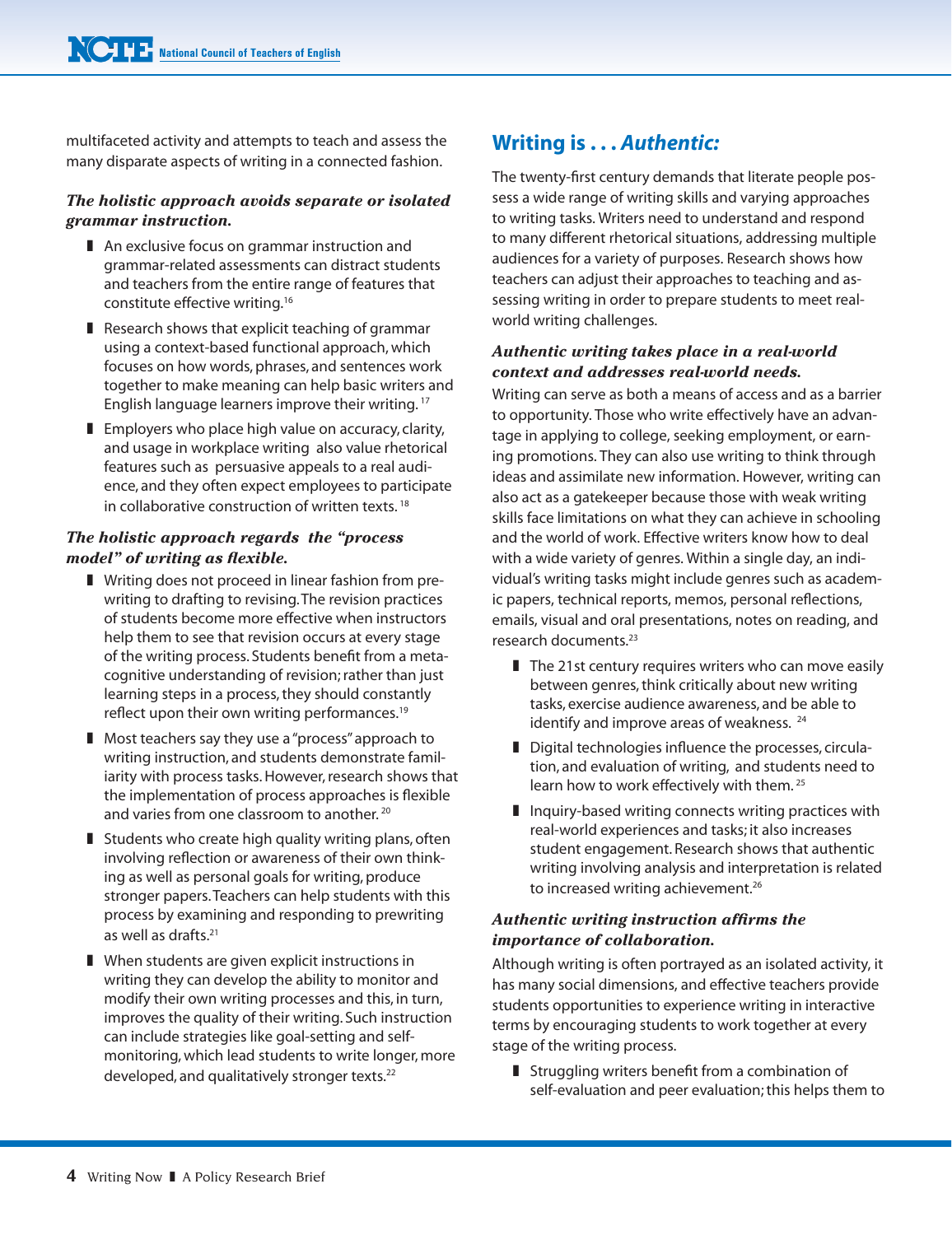appropriate higher writing standards, develop selfregulation skills, and view writing as both an individual and collaborative activity.<sup>27</sup>

- $\blacksquare$  Students who have access to computers for writing often move easily into collaborative arrangements with other writers and find electronic support for their work with others. <sup>28</sup>
- $\blacksquare$  Opportunities to work with peers in prewriting and drafting as well as revising enables students to develop a strong sense of audience as well as a more fully developed understanding of voice in writing.<sup>29</sup>

## *Authentic writing instruction gives careful attention to assessment.*

The most effective assessment of writing occurs within the context of instruction. The growing presence of one-time writing assessments on high-stakes standardized tests has a negative effect on writing instruction because they are disconnected from instruction and provide little or no useful feedback to teachers or students. Research has shown that an overreliance on standardized testing, especially in K–12 education, often harms students' daily experience of learning and displaces more substantive approaches to the curriculum.

- I Skill in writing is developed and refined through practice, which means students should have frequent opportunities to write and receive formative assessment such as comments on a draft, peer response, or suggestions for revision.<sup>30</sup>
- $\blacksquare$  An authentic understanding of writing assessment based in research shows that a carefully organized system of classroom documentation of student learning, through portfolios or other methods of collecting student work samples, is the most useful for demonstrating student writing achievement.<sup>31</sup>
- $\blacksquare$  Quality feedback that asks students to develop their writing and expand their ideas results in improvement. Surface-level feedback focused on grammar and spelling does not encourage students to develop their writing or thinking.<sup>32</sup>

## *Authentic writing instruction helps students use new technologies effectively.*

Writing has always depended upon some technology scrolls, quills, printing presses, or ballpoint pens. These days writing is increasingly occurring in digital form, and the new media technologies of the digital environment shape writing. Today's students need to learn how to use images, graphic design, and social networking software to compose and represent their ideas.

- $\blacksquare$  Students who use computers while writing show more engagement and motivation and produce written work of greater length and higher quality.<sup>33</sup>
- New media classrooms help to encourage more collaborative literacy processes.<sup>34</sup>
- $\blacksquare$  The merging of visual and verbal texts is a feature of new-media writing that requires teachers and students alike to rethink concepts like "content" and "information." <sup>35</sup>

## **Writing is . . .** *Varied:*

Effective instruction prepares students for a wide variety of writing. Just as writing varies in multiple ways, so too do writers. Different aspects of writing tasks pose unique challenges for different kinds of learners. From English language learners to students with disabilities to students at various levels of development and maturity, writers demonstrate a wide variety of abilities, strengths, and challenges. It is important to recognize that students, as their literacy levels emerge and grow, are often at different points in a single classroom.

A varied approach sees writing as a way of learning and gives students many opportunities to explore ideas with writing.

- **I** Writing assignments can enhance content area learning through writing-to-learn activities which use writing as a means to explore new information. <sup>36</sup>
- $\blacksquare$  Studies show that maturing writers develop authority in stages, using these stages to write themselves into positions of expertise. Emerging writers often imitate and repeat scholarship before they can analyze and question  $it.^{37}$
- I In both WAC and WID programs, instructors and researchers increasingly recognize the need to foster and scaffold students' ability to identify and employ discipline-specific features of writing. For example, research indicates that students who recognize their novice position within a discipline, and who see the need to develop into experts, improve their writing abilities more than students who adhere to the familiar writing formulas and conventions.<sup>38</sup>

#### *A varied approach recognizes many different contexts and purposes for writing.*

 $\blacksquare$  Each discipline has content-specific knowledge, and students need to learn how to use this knowledge in their writing. Students benefit from being actively

*Continued on page 6*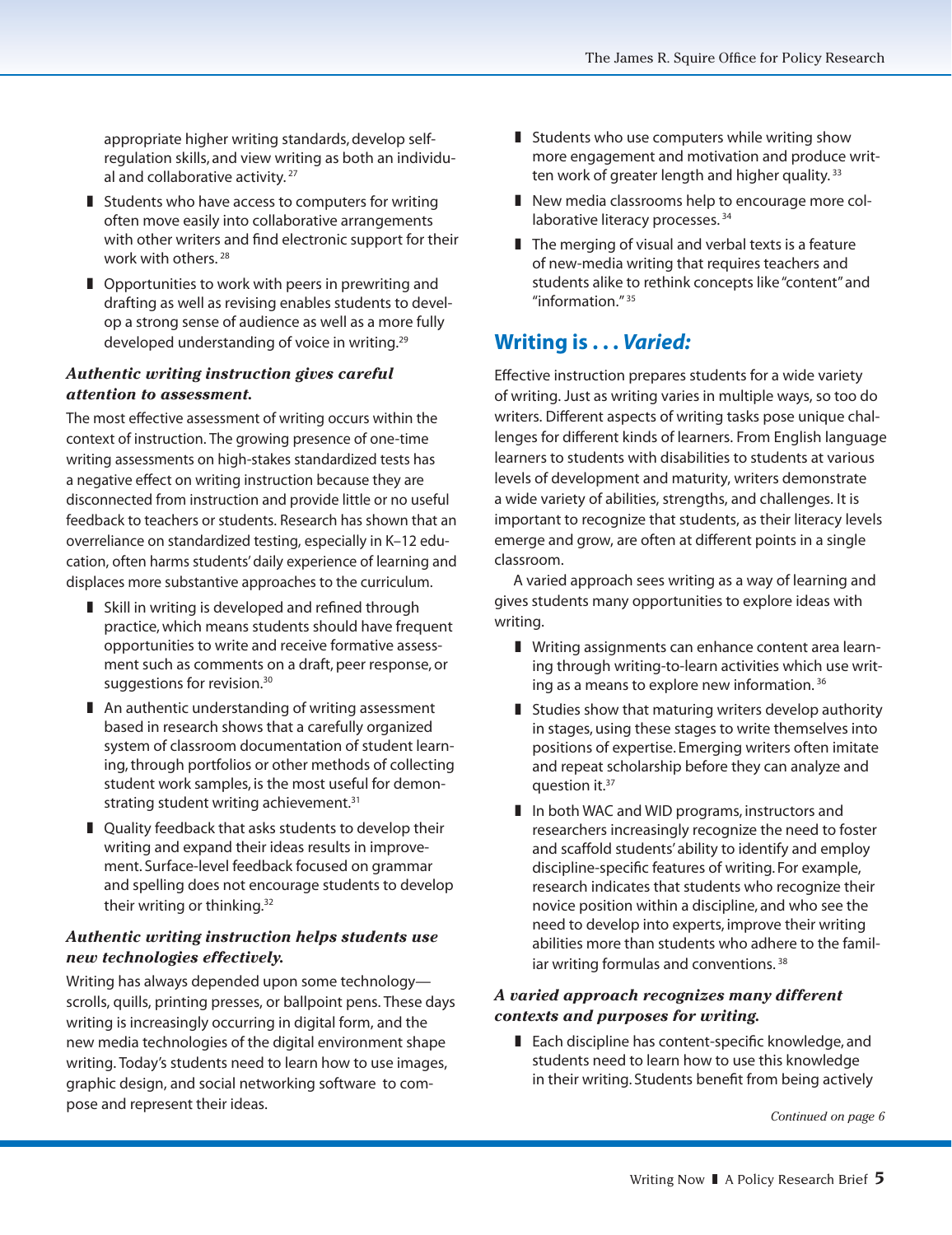encouraged to see formal and linguistic features of the texts as emerging from and responding to the disciplinary and social purpose of communication. <sup>39</sup>

- $\blacksquare$  The numerous, varied writing tasks students confront depend on specific skills and knowledges. Students need to be able to effectively write for a range of purposes, content areas, and workspaces.<sup>40</sup>
- $\blacksquare$  Having to explicitly discuss and articulate particular genre decisions can help students to transfer knowledge into various disciplines and can help lessen the achievement gap. <sup>41</sup>
- $\blacksquare$  Research shows that from early developmental years to graduate student courses, students' explicit knowledge of the features and expectations of specific genres increases authentic and purposeful engagement with writing and reading. <sup>42</sup>

# **Research-Based Recommendations for Effective Writing Instruction and Assessment**

## *For Teachers*

- $\blacksquare$  Require all students—especially the less experienced ones—to write extensively so that they can be comfortable writing extended prose in elementary school, and a minimum of five-page essays in high school and ten-page essays in college. 43
- $\blacksquare$  Create writing assignments that ask students to interpret and analyze in a wide variety of genres.<sup>44</sup>
- $\blacksquare$  Employ functional grammar approaches to help students understand how language works in a variety of contexts. <sup>45</sup>
- **Foster collaborative writing processes.**  $46$
- **I** Make new-media writing part of students' regular composing.<sup>47</sup>
- **I** Use strategies of formative assessment to give students feedback on developing drafts.<sup>48</sup>
- $\blacksquare$  Employ multiple measures, including portfolios, to provide summative assessments of students' development as writers. <sup>49</sup>

## *For Schools*

- $\blacksquare$  In hiring instructors, be sure that their professional education has included coursework in writing instruc $t$ ion $50$
- $\blacksquare$  Develop authentic assessments of writing that bridge the gaps between school and workplace writing, and be sure to include multiple measures of writing proficiency, such as portfolios. <sup>51</sup>
- $\blacksquare$  Create curricula that foster writing in every subject at every grade level. <sup>52</sup>
- Build a technological infrastructure to support newmedia writing. <sup>53</sup>
- $\blacksquare$  Invest in professional development for writing instructors. <sup>54</sup>

## *For Policymakers*

- Develop programs for professional development in writing instruction for teachers at all levels.<sup>55</sup>
- $\blacksquare$  Encourage and fund studies that bridge the gaps between qualitative and quantitative research on writing; between research in composition studies and in teacher education; between school and workplace writing; and among writers at varying developmental and skill levels. <sup>56</sup>
- **Provide funding for both technological and profes**sional development support of new-media writing. <sup>57</sup>

# **Further Resources Online**

*NCTE Beliefs about the Teaching of Writing***, and Resources for Writing in Grades K–8** http://www.ncte.org/prog/writing/research

*CCCC Statement on the Multiple Uses of Writing* http://www.ncte.org/cccc/resources/positions/128812.htm

*Writing Assessment: A Position Statement* http://www.ncte.org/cccc/resources/positions/123784.htm

#### *The Impact of the SAT and ACT Timed Writing Tests: Report from the NCTE Task Force on SAT and ACT Writing Tests*  **(April 2005)**

http://www.ncte.org/library/files/About\_NCTE/Press\_ Center/SAT/SAT-ACT-tf-report.pdf

*This report is produced by NCTE's James R. Squire Office of Policy Research, directed by Anne Ruggles Gere, with assistance from Laura Aull, Hannah Dickinson, Chris Gerben, Tim Green, Stephanie Moody, Melinda McBee Orzulak, and Ebony Elizabeth Thomas (all students in the Joint Ph.D. Program in English and Education at the University of Michigan), and Evelyn Moody, an English major at Tennessee State.*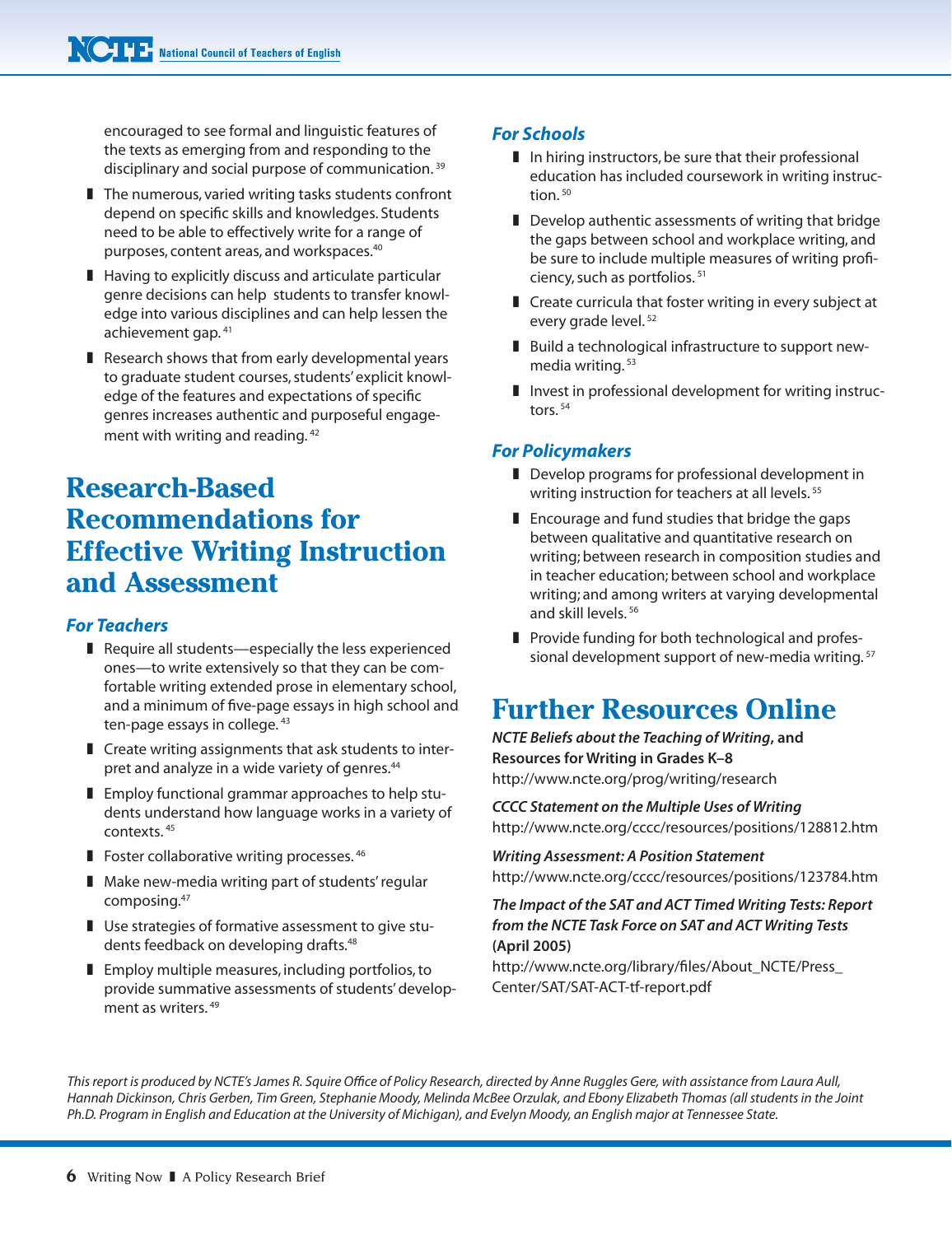## *Endnotes*

<sup>1</sup> Applebee, A. N., & Langer, J. A. (2006). The state of writing instruction in America's schools: What existing data tell us. Albany, NY: Center on English Learning & Achievement, University at SUNY, Albany. Retrieved May 1, 2008, from http://cela.albany. edu.

Hillocks, G. (2008). Writing in secondary schools. In C. Bazerman (Ed.), *Handbook of research on writing: History, society, school, individual, text* (pp. 311-330). New Jersey: L. Erlbaum Associates.

Juzwik, M. M., Curic, S., Wolbers, K., Moxley, K. D., Dimling, L.M., & Shankland, R.K. (2006). Writing into the 21st century: An overview of research on writing, 1999 to 2004. *Written Communication*, *23*(4), 451-576.

- 2 National Committee on Writing for America's Families, Schools and Colleges. (2004). Writing: A ticket to work . . . or a ticket out: A survey of business leaders. College Entrance Examination Board. Retrieved May 2, 2008, from http://www.writingcommission.org.
- 3 Bawarshi, A. (2000). The genre function. *College English, 62*(3), 335-360.

Bawarshi, A. (2006). Sites of invention: Genre and the enactment of first-year writing. In P. Vandenberg, S. Hum, & J. Clary-Lemon (Eds.), *Relations, locations, positions: Composition theory for writing teachers* (pp. 103-137). Urbana, Illinois: NCTE.

- 4 Thaiss, C., and T. M. Zawacki (2006). *Engaged writers and dynamic disciplines: Research on the academic writing life.* Portsmouth: Boynton/Cook.
- 5 Monroe, J. (2003). Analysis: Writing and the disciplines. *Peer Review, 6*(1): 4-7.
- 6 Boston, C. (2002). The concept of formative assessment. *Practical Assessment, Research & Evaluation, 8*(9). Retrieved May 13, 2008 from http://PAREonline.net/getvn.asp?v=8&n=9
- $7$  Fitzmaurice, S. (2000). The spectator, the politics of social networks, and language standardisation in eighteenth-century England. In L. Wright (Ed.), *The development of standard English, 1300-1800: Theories, descriptions, conflicts.* Cambridge: Cambridge University Press.
- <sup>8</sup> Fearn, L., & Farnan, N. (2007). When is a verb? Using functional grammar to teach writing. *Journal of Basic Writing, 26*(1), 63-87. Schleppegrell, M. J., & Go, A. L. (2007). Analyzing the writing of English learners: A functional approach. *Language Arts, 84*(6), 529-538.
- 9 Bolter, J.D., & Grusin, R. (2000). *Remediation: Understanding new media.* Cambridge: MIT Press.
- <sup>10</sup> Bangert-Drowns, R. L., Hurley, M. M., & Wilkinson, B. (2004). The effects of school-based writing-to-learn interventions on academic achievement: A meta-analysis. *Review of Educational Research, 74*, 29-58.
- 11 Thaiss, C., & Zawacki,T. M., (2006). *Engaged writers and dynamic disciplines: Research on the academic writing life.* Portsmouth: Boynton/Cook.
- <sup>12</sup> Fearn, L., & Farnan, N. (2007). When is a verb? Using functional grammar to teach writing. *Journal of Basic Writing, 26*(1), 63-87.

 Schleppegrell, M. J., & Go, A. L. (2007). Analyzing the writing of English learners: A functional approach. *Language Arts, 84*(6), 529-538.

- <sup>13</sup> Devitt, A. J. (2006). Generalizing about genre: New conceptions of an old concept. In P. Vandenberg, S. Hum, & J. Clary-Lemon (Eds.), *Relations, Locations, Positions: Composition Theory for Writing Teachers* (pp. 84-102). Urbana, Illinois: NCTE.
- <sup>14</sup> Powers, D., & Fowles, M. (2002). Balancing test user needs and responsible professional practice: A case study involving the assessment of graduate-level writing skills. *Applied Measurement in Education 15* (3), 217-247.

Hillocks, G. (2008). Writing in secondary schools. In C. Bazerman (Ed.), *Handbook of research on writing: History, society, school, individual, text* (pp. 311-330). New Jersey: L. Erlbaum Associates.

- 15 DeVoss, D. N., Cushman, E., & Grabill, J. T. (2005). Infrastructure and composing: The "when" of new-media writing." *College Composition and Communication. 57*(1), 14-44.
- <sup>16</sup> McMaster, K., & Espin, C. (2007). Technical features of curriculumbased measurement in writing: A literature review. *The Journal of Special Education, 41*(2), 68.
- 17 Fearn, L., & Farnan, N. (2007).
- Schleppegrell, M. J., & Go, A. L. (2007).
- <sup>18</sup> National Writing Commission (2004).
- 19 Myhill, D., & Jones, S. (2007). More than just error correction: Students' perspectives on their revision processes during writing. *Written Communication, 24*, 323.
- 20 Applebee, A. N., & Langer, J. A. (2006).
- $21$  Chai, C. (2006). Writing plan quality: Relevance to writing scores. *Assessing Writing, 11*(3), 198-223.
	- Applebee, A. N., & Langer, J. A. (2006).
- 22 Harris, K. R., Graham, S., & Mason, L. H. (2006). Improving the writing, knowledge, and motivation of struggling young writers: Effects of self-regulated strategy development with and without peer support. *American Educational Research Journal, 43*(2), 295- 340.
- 23 National Committee on Writing for America's Families, Schools and Colleges (2004).
- $24$  Ibid.
- <sup>25</sup> Bruce, B. C., Hinn, D. M., & Leander, K. (2001). Case studies of a virtual school. *Journal of Adolescent & Adult Literacy 45*(2), 156- 63.
- <sup>26</sup> Ray, K.W. (2006). Exploring inquiry as a teaching stance in the writing workshop. *Language Arts 83*(3), 238-38.
- 27 Monroe, B. W., & Troia, G. A. (2006). Teaching writing strategies to middle school students with disabilities. *Journal of Educational Research, 100*(1), 21-33.
- 28 Goldberg, A., Russell, M., & Cook, A. (2003).The effects of computers on student writing: A meta-analysis of studies from 1992 to 2002. *Journal of Technology, Learning, and Assessment, 2*, 1–51.
- $29$  Ibid.

*Continued on page 8*